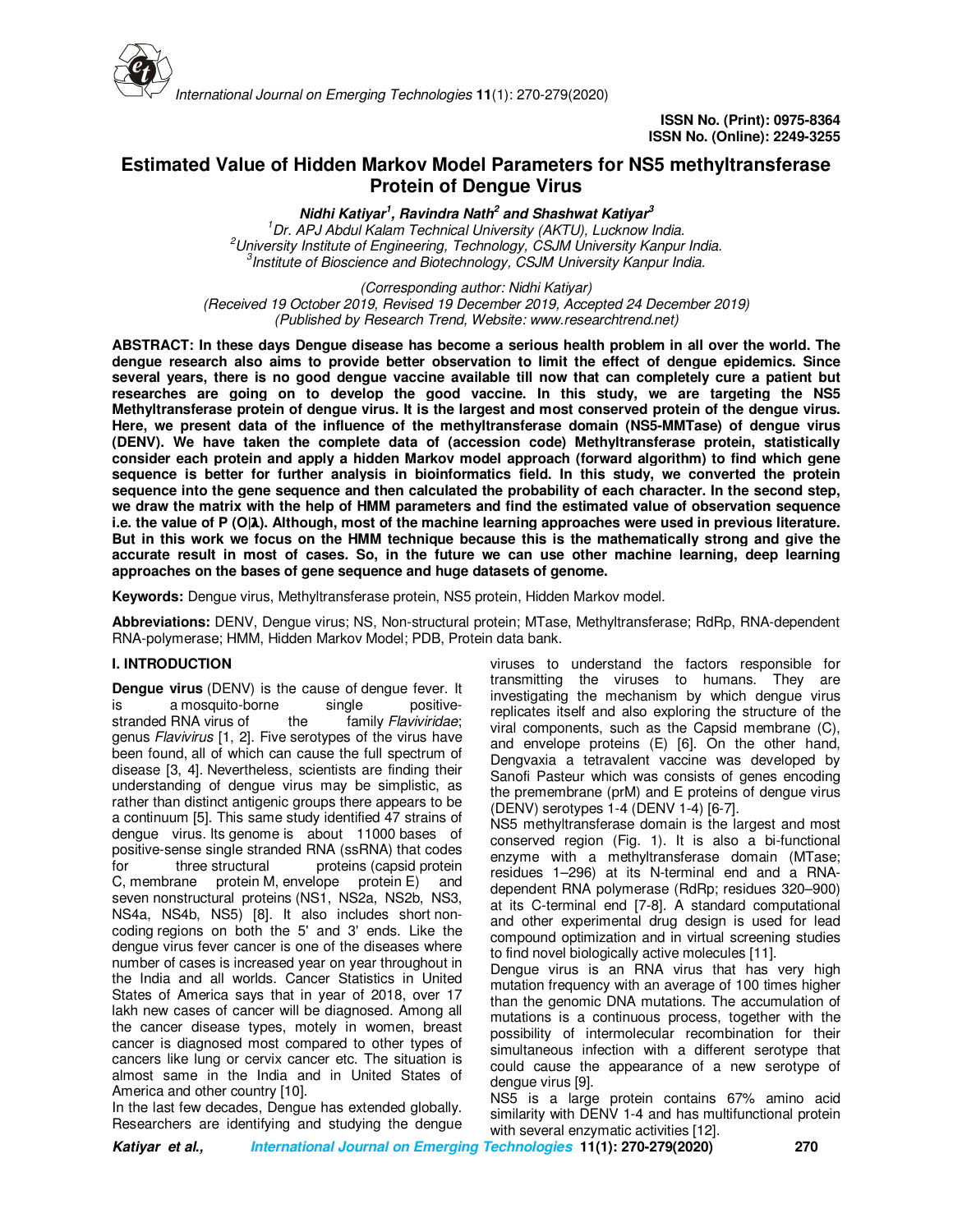

**Fig. 1.** The 5' and 3' untranslated regions and the arrangement of the genes encoding 3 structural and 7 nonstructural (NS) proteins are shown.

Here, we summarize recently published work on the NS5 protein, a very important enzyme drug target. NS5 is the largest (102 kDa) and the most conserved protein (with  $\sim$  70% sequence identify) among the four serotypes expressed during infection by dengue virus [13]. The enzymes informed byNS5 show they have important functions in the replication of the virus, playing a key role and suggesting NS5 as a potential antiviral target. In this paper, we used NS5 MTase protein sequences and apply the HMM to find the estimated result. We are using this hidden markov model because it's frequently used in the Bioinformatics. In future work we will used other machine learning approaches like Genetic Algorithm (GAs), Metropolis, and Deep Learning Method etc. In general the main motivation for using GAs in the discovery of high-level prediction rules and find global maxima is that they perform a global search and handle better with attribute interaction than the greedy rule induction algorithms and dynamic programming often used in data mining etc. and other techniques [14]. Nowadays, the rapid progress in next generation sequencing technology and the simultaneous development of bioinformatics tools have allowed exploring novel genes coding for valuable enzymes or proteins [15].

**Hidden Markov Model:** Hidden Markov Model is the emerging theory and statically model [16]. The basic Markov Model is the process where each state corresponds to an observable occurrence and the state transition probabilities depend only on the current and precursor state. Hidden Markov Model is extended application for more complex processes, like speech recognition, bioinformatics and computational gene finding and forecasting is defined as technique of translating past experience into prediction of new things which come in future [17-18]. It tries to evaluate the magnitude and significance of forces and efforts that will affect future operating conditions in an enterprise. So, the estimation of type, quantity and quality of future work is termed as Forecasting [19]. A general Hidden Markov Model (HMM) consists of a finite set of states, an alphabet of output symbols, a set of state transition probabilities and a set of emission probabilities [20]. The emission probabilities specify the distribution of output symbols that may be emitted from each state. Therefore hidden markov model, are two stochastic processes; the process of moving between states and the second process of emitting an output sequence. The sequence of state transitions is a hidden process and is observed through the sequence of emitted symbols.

Here, we have defined the HMM parameters for solving this problem and applied this mathematical method on the bases of gene sequence. In first step we selected the MTase protein for computational analysis and we take the input of twenty protein sequence from PDB database. In this study, using the HMM approach to find the probability of DNA components of i.e. A, G, C, T nucleotides.

In bioinformatics, it has been used in sequence alignment, In-silico gene detection, structure prediction, data-mining literature, and so on [20]. Our problem has taken under the category of In-silico gene detection. In previous paper we have study the three main types of problems of Hidden Markov Model [21].

Hidden Markov Model is the probabilistic model based on probability theory for the observed sequence to find the hidden states and to make the discrete Markov chain like that  $(O = O_1, O_2, O_3, \ldots, O_T)$ . A Markov chain with 4 states (labeled A, G, C, T nucleotides to code the gene sequence) with selected transitions has been shown in (Fig. 2). We assume here, state A as 1, G as 2, C as 3 and T as 4. Here present the state transition function from the equation of HMM.



**Fig. 2.** A Markov chain with 4 states of A, G, C, T characters and its transitions state.

An HMM is characterized by the following:

1. N, the number of states in the model.

2. M, the number of district observation symbols in each state.

3. The state transition probability distribution  $A = a_{ii}$ , where

$$
A = a_{ij} = P[q_t = S_j|q_{t-1} = S_i],
$$
  
1 \le i, j \le Na\_{ij} \ge 0 (1)

 $\sum_{j=1}^{N} a_{ij} = 1$  (2)

4. The observation symbol probability distribution  $B =$  ${b_i(k)}$ , where

 $B = \{b_i(k)\} = P[V_k \text{ at } t | q_t = S_i],$ 

 $≤$  j ≤ N1≤ k ≤ M (3)

5. The initial state distribution  $\pi = [\pi_i]$ , where

 $\pi_i = P[q_t = S_i],$ 

 $\leq i \leq N$  (4) 6. O is the observation, where T is the number of observation,

$$
O = O_1 O_2 \dots \dots \dots O_T \tag{5}
$$

Given appropriate parameters of N, M, A, B and  $π$ , the HMM can be used as generator to given an observation sequence.

The specification of the three probability measures A, B, and π. For convenience, we use the compact notation.

 $\lambda = (A, B, \pi)$  (6)

Using forward method of HMM,

**Initialization:**   $\alpha_1(i) = \pi_i b_i (O_1),$ 

 $1 \leq i \leq N$ .

**Induction:** 

 $\alpha_{t+1}(j) = \left[\sum_{j=1}^{N} \alpha_t(i) a_{ij}\right] b_j (0_{t+1}),$ 

 $1 \leq t \leq T - 1$   $1 \leq j \leq N$ .

## **Termination:**

$$
P(O|\lambda) = \sum_{j=1}^{N} \alpha_{T}(i)
$$
\n(7)

 $\Gamma(\mathcal{O}|\lambda) = \sum_{j=1}^{N} \alpha_j \frac{1}{N}$  is called the probability of observation sequence of model  $\lambda$ .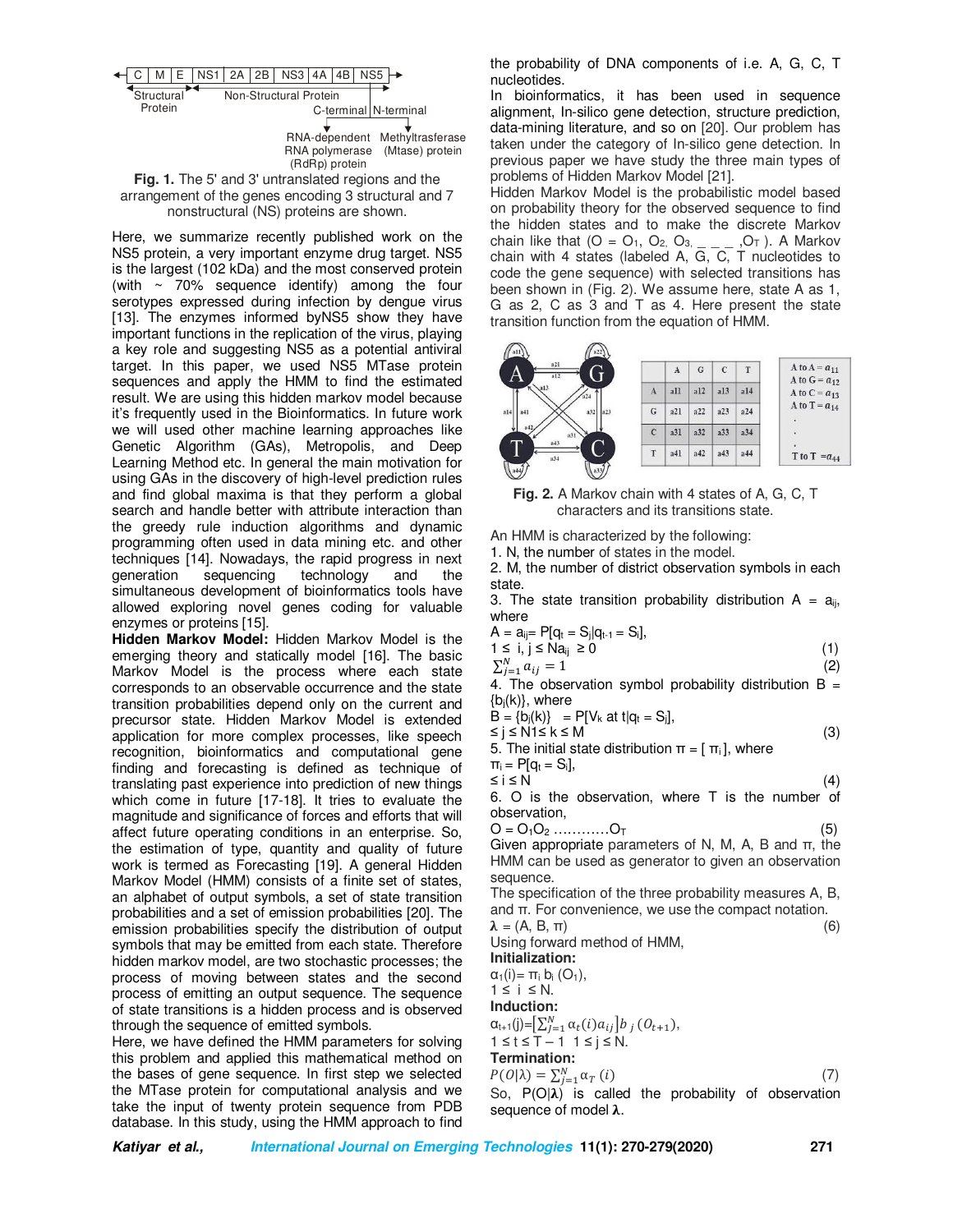#### **II. METHODOLOGY**

In this research, we are working on the NS5 MTase protein on the basis of resolution power of protein sequence. Selected protein sequences are fetched from protein data bank with all accession codes of NS5 MTase protein of dengue virus. When we are found the new candidate of drug then we take that protein, which has the highest resolution power (< 2.00 Å) in the crystallization structure. But in this methodology we will decide the target protein with the help of Hidden Markov Model approach.

In first step we used the online computational method to convert protein sequence into gene sequence. After that found the value of (A, B, π) parameters then we are using the forward algorithm of HMM for finding the value of probability  $P(O|\lambda)$  of observation sequence (i.e. gene sequence). In (Fig. 3) illustrates the flow chart, how we find the estimated value of  $P(O|\lambda)$  of a gene sequence of NS5 Methyltransferase protein of dengue virus.

**Data availability:** Coordinates and structure factors for DENV-2 NS5 Methyltransferase protein complexes are available in the Protein Data Bank (PDB). To retrieve the sequence of NS5 Methyltransferase (accession codes) of 1L9K, 1R6A, 2P1D, 2P3L, 2P3O, 2P3Q, 2P40, 2P41, 3EVG, 4VOQ, 5EIF, 4R05, 3MTE, 5E9Q, 3P8Z, 5EC8, 5EKX, 3P97, 5CUQ and 3MQ2 from RCSB protein data bank. In Table 1 showing the data of protein sequence which used as target pdb code, resolution power, residues count (length of sequence in

amino acids) and last these references which used in previous literature [22-31].



**Fig. 3.** Flowchart of Hidden Markov Model approach.

#### **Table 1: List of the Dengue NS5 Methyltransferase protein sequence into DNA sequence for using online computational method.**

| S.No. | Pdb<br>code       | <b>Resolution</b><br><b>Power</b> | <b>Residues</b><br>Count | <b>References</b>              |
|-------|-------------------|-----------------------------------|--------------------------|--------------------------------|
| 1.    | 2P <sub>1</sub> D | 2.90 Å                            | 305                      | Egloff et al., (2002) [22]     |
| 2.    | 2P3O              | 2.76 Å                            | 305                      | Egloff et al., (2007) [23]     |
| 3.    | 2P3Q              | 2.75 Å                            | 305                      | Egloff et al., (2007) [23]     |
| 4.    | 2P40              | $2.70 \text{ Å}$                  | 305                      | Egloff et al., (2007) [23]     |
| 5.    | 1R6A              | 2.60Å                             | 295                      | Benarroch et al., (2004) [24]  |
| 6.    | 1L9K              | $2.40 \text{ Å}$                  | 305                      | Egloff et al., (2002) [22]     |
| 7.    | 4V0Q              | 2.30 Å                            | 892                      | Zhao et al., (2015) [25]       |
| 8.    | 3EVG              | $2.20 \text{ Å}$                  | 275                      | Geiss et al., (2009) [26]      |
| 9.    | 2P3L              | 2.20 Å                            | 305                      | Egloff et al., (2007) [23]     |
| 10.   | 5EIF              | 2.00 Å                            | 552                      | Benmansour et al., (2017) [27] |
| 11.   | 4R05              | $2.00 \text{ Å}$                  | 534                      | Brecher et al., (2015) [28]    |
| 12.   | 3MTE              | 1.80Å                             | 444                      | Macmaster et al., (2010) [29]  |
| 13.   | 2P41              | 1.80 Å                            | 305                      | Egloff et al., (2007) [23]     |
| 14.   | 5E9Q              | 1.79 Å                            | 512                      | Benmansour et al., (2017) [27] |
| 15.   | 3P8Z              | 1.79 Å                            | 534                      | Lim et al., (2011) [30]        |
| 16.   | 5EC8              | 1.76 Å                            | 552                      | Benmansour et al., (2017) [27] |
| 17.   | 5EKX              | 1.76 Å                            | 552                      | Benmansour et al., (2017) [27] |
| 18.   | 3P97              | 1.74 Å                            | 534                      | Lim et al., (2011) [30]        |
| 19.   | 5CUQ              | 1.74 Å                            | 534                      | Brecher et al., (2015) [28]    |
| 20.   | 3MQ <sub>2</sub>  | 1.69 Å                            | 436                      | Macmaster et al., (2010) [29]  |

#### **III. RESULTS AND DISCUSSION**

In this work, we target the DENV NS5 MTase protein sequences. These selected MTase proteins are target of DENV-2 virus. Protein sequence has been converted into the DNA sequence. Reverse-translation of the

protein sequence into DNA sequence using the online computational method (Translate DNA and RNA sequences to protein sequences) has been done. Now we have counted the A, G, C and T nucleotides and also show the probability of each A, G, C and T nucleotide in the given DNA sequence. (Table 2)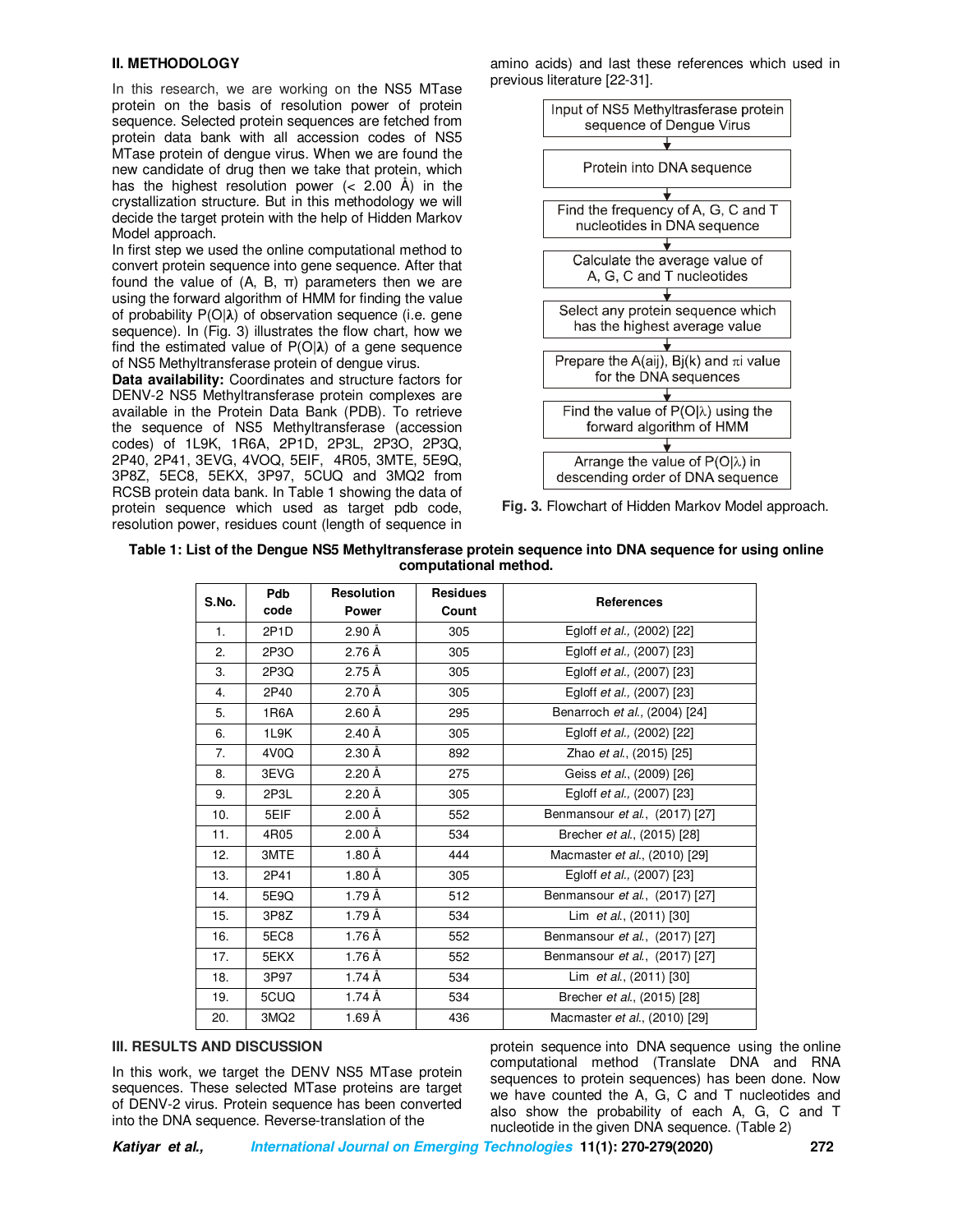From (Table 2), find the result that DNA sequence corresponding the protein sequence highest probability of nucleotide A or average probability of each nucleotide. Now we apply the forward algorithm of Hidden Markov Model technique to find the HMM parameters ( $λ = A= a_{ij}$ ,  $B= b_j(k)$  and  $π = π_i$ ) of each DNA sequence. Below the Table showing the matrix data are filled by the A, G, C and T counts in each gene sequence.

| S.No.          | <b>PDB</b><br>code | <b>DNA Sequences</b> | Α   | G   | C   | т   | Total no. of<br>nucleotides |      | Probability of each<br>nucleotides (A, G, C, T) |      |      |
|----------------|--------------------|----------------------|-----|-----|-----|-----|-----------------------------|------|-------------------------------------------------|------|------|
| 1.             | 2P <sub>1</sub> D  | GACA.<br>ATGG        | 182 | 175 | 70  | 103 | 530                         | 2.91 | 3.02                                            | 7.57 | 5.14 |
| 2.             | 1R6A               | .GACA<br>$GGAA$      | 175 | 171 | 66  | 102 | 514                         | 2.93 | 3.00                                            | 7.78 | 5.03 |
| 3.             | 3EVG               | ATGG<br>.CACA        | 162 | 159 | 63  | 97  | 481                         | 2.93 | 3.02                                            | 7.63 | 4.95 |
| 4.             | 3P8Z               | GGCC<br>.GACG        | 308 | 314 | 128 | 186 | 936                         | 3.08 | 2.98                                            | 7.31 | 5.03 |
| 5              | 1L9K               | GACA<br>ATGG         | 182 | 175 | 70  | 103 | 530                         | 2.91 | 3.02                                            | 7.57 | 5.14 |
| 6              | 2P3L               | ATGGGACA             | 182 | 175 | 70  | 103 | 530                         | 2.91 | 3.02                                            | 7.57 | 5.14 |
| $\overline{7}$ | 2P3O               | ATGG<br><b>GACA</b>  | 182 | 175 | 70  | 103 | 530                         | 2.91 | 3.02                                            | 7.57 | 5.14 |
| 8              | 2P3Q               | ATGG<br>.GACA        | 182 | 175 | 70  | 103 | 530                         | 2.91 | 3.02                                            | 7.57 | 5.14 |
| 9              | 2P40               | ATGG<br>.GACA        | 162 | 159 | 63  | 97  | 481                         | 2.93 | 3.02                                            | 7.63 | 4.95 |
| 10             | 2P41               | ATGG<br><b>GACA</b>  | 182 | 175 | 70  | 103 | 530                         | 2.91 | 3.02                                            | 7.57 | 5.14 |
| 11             | 5EKX               | GGAC<br>.GTAT        | 305 | 351 | 108 | 216 | 980                         | 3.21 | 2.79                                            | 9.07 | 4.53 |
| 12             | 5EIF               | GGACGTAT             | 303 | 347 | 147 | 183 | 980                         | 3.23 | 2.82                                            | 6.66 | 5.35 |
| 13             | 5EC8               | GGAC<br>GTAT         | 303 | 347 | 147 | 183 | 980                         | 3.23 | 2.82                                            | 6.66 | 5.35 |
| 14             | 5E9Q               | GAACGACG             | 343 | 317 | 109 | 167 | 936                         | 2.72 | 2.95                                            | 8.58 | 5.60 |
| 15             | 5CUQ               | GGCCGACG             | 343 | 317 | 109 | 167 | 936                         | 2.72 | 2.95                                            | 8.58 | 5.60 |
| 16             | 4V <sub>0</sub> Q  | ATGG<br>.GAGA        | 557 | 501 | 221 | 346 | 1625                        | 2.91 | 3.24                                            | 7.35 | 4.69 |
| 17             | 3P97               | GGCC<br>.GACG        | 308 | 314 | 128 | 186 | 936                         | 3.08 | 2.98                                            | 7.31 | 5.03 |
| 18             | 3MTE               | ATGG<br>.AACA        | 286 | 198 | 82  | 189 | 755                         | 2.63 | 3.81                                            | 9.20 | 3.99 |
| 19             | 3MQ <sub>2</sub>   | ATGGATCC             | 162 | 286 | 146 | 146 | 740                         | 4.56 | 2.58                                            | 5.06 | 5.06 |
| 20             | 4R05               | GGCCGACG             | 308 | 314 | 128 | 186 | 936                         | 3.08 | 2.98                                            | 7.31 | 5.03 |

**Table 2: A value of the A, G, C and T nucleotides in DNA sequence.** 

#### **Sequence 1 with PDB id: 2P1D**

- (a)  $A_{2P1D}=a_{ii}$
- (b)  $B_{2P1D} = b_{ik}$

(c)  $\prod_{(2P1D)}$ = [0.6, 0.2, 0.1, 0.1]

|   | (a)   |       |       |       |  |  |  |
|---|-------|-------|-------|-------|--|--|--|
|   |       | G     | C     |       |  |  |  |
| А | 0.390 | 0.219 | 0.176 | 0.214 |  |  |  |
| G | 0.299 | 0.428 | 0.074 | 0.198 |  |  |  |
| C | 0.436 | 0.140 | 0.253 | 0.169 |  |  |  |
|   | 0.259 | 0.538 | 0.057 | 0.144 |  |  |  |

### **Sequence 2 with PDB id: 2P3O**

- (a)  $A_{2P3O}$ =aij
- $(b)$  $B_{2P3O}$ = $bjk$
- (c) Πi(2P3O) = [0.5, 0.2, 0.1, 0.2]

|   |       | G     | C.    |       |
|---|-------|-------|-------|-------|
| А | 0.306 | 0.247 | 0.2   | 0.246 |
| G | 0.355 | 0.315 | 0.094 | 0.236 |
| C | 0.460 | 0.150 | 0.207 | 0.182 |
|   | 0.271 | 0.565 | 0.061 | 0.103 |

### **Sequence 3 with PDB id: 2P3Q**

- $(A)$  A<sub>2P3O</sub>=aij
- $(b)$  B<sub>2P3Q</sub>=bj $k$
- (c)  $\Pi_{(2P3Q)} = [0.5, 0.3, 0.1, 0.1]$

|   |       | G     | C     |       |
|---|-------|-------|-------|-------|
| А | 0.310 | 0.245 | 0.2   | 0.245 |
| G | 0.356 | 0.317 | 0.090 | 0.237 |
| C | 0.461 | 0.150 | 0.210 | 0.179 |
|   | 0.270 | 0.566 | 0.063 | 0.101 |
|   |       |       |       |       |

| (a) |       |       |   |       | (b)   |       |       |
|-----|-------|-------|---|-------|-------|-------|-------|
|     |       |       |   |       | G     | С     |       |
| 19  | 0.176 | 0.214 | Α | 0.360 | 0.284 | 0.315 | 0.040 |
| 28  | 0.074 | 0.198 | G | 0.096 | 0.130 | 0.320 | 0.453 |
| 40  | 0.253 | 0.169 | ◡ | 0.190 | 0.093 | 0.226 | 0.490 |
| 38  | 0.057 | 0.144 |   | 0.301 | 0.296 | 0.210 | 0.192 |

**(a) (b)**  | A | G | C | T A 0.366 0.225 0.194 0.215<br>G 0.342 0.352 0.081 0.225 G 0.342 0.352 0.081 0.225<br>C 0.520 0.130 0.195 0.155  $0.520$ T 0.274 0.571 0.055 0.1

| 0.370<br>А           | 0.245 |
|----------------------|-------|
| G<br>0.340           | 0.237 |
| $\sim$<br>0.519<br>◡ | 0.179 |
| 0.270                | 0.101 |
|                      |       |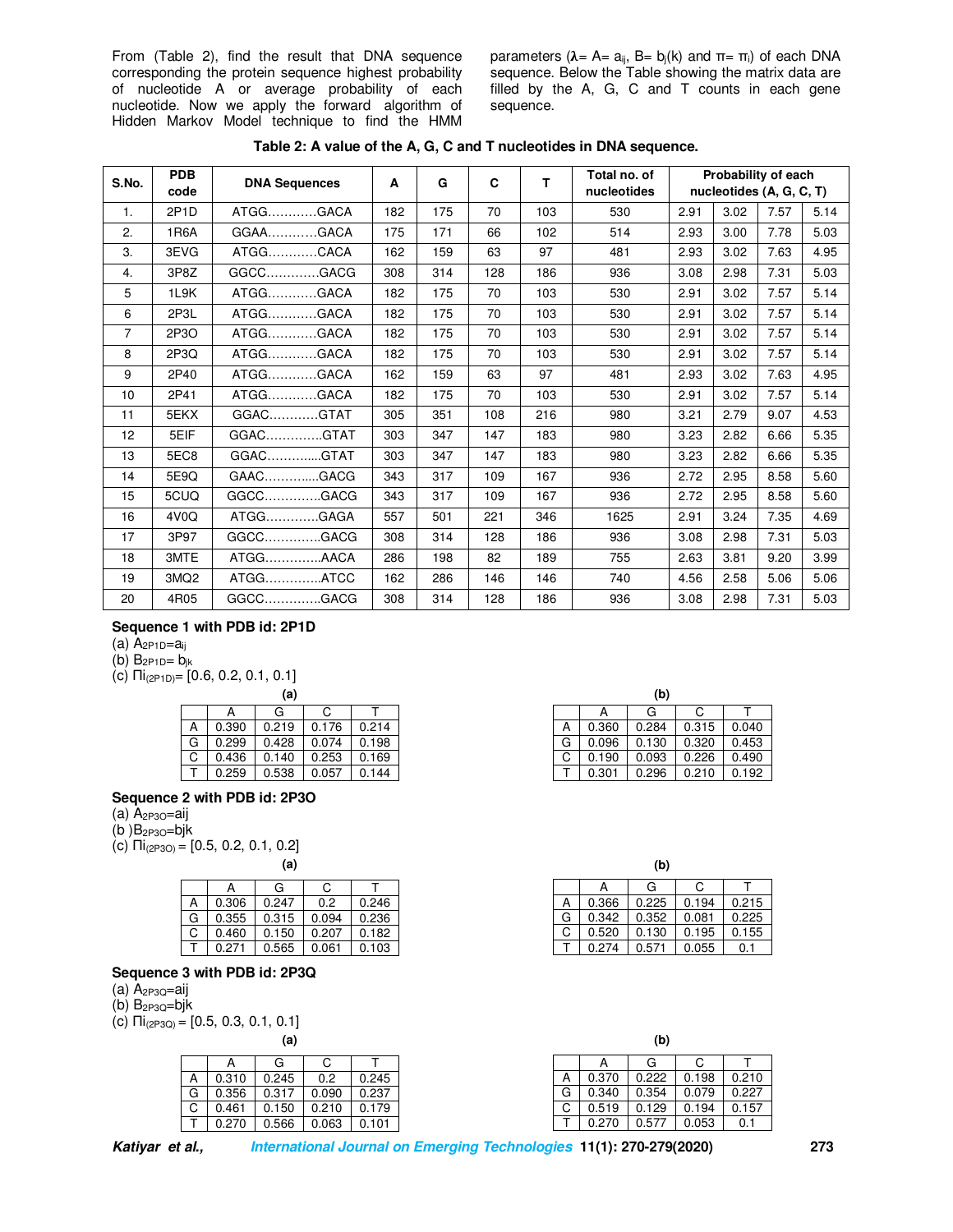## **Sequence 4 with PDB id: 2P40**

(a) A<sub>2P40</sub>=aij

(b ) $B_{2P40}$ =bjk

(c)  $\Pi_{(2P40)} = [0.5, 0.3, 0.1, 0.1]$ 

|   |       | G     | C.    |       |
|---|-------|-------|-------|-------|
| А | 0.311 | 0.250 | 0.2   | 0.239 |
| G | 0.355 | 0.320 | 0.090 | 0.235 |
| C | 0.461 | 0.152 | 0.207 | 0.180 |
|   | 0.272 | 0.565 | 0.060 | 0.103 |

#### **Sequence 5 with PDB id: 1R6A**

- (a)  $A_{1R6A}=a_{ij}$
- (b)  $B_{1R6A} = b_{ik}$
- (c)  $\prod_{(1R6A)}$  = [0.3, 0.6, 0.25, 0.75]

|   |       | G     | C     |       |
|---|-------|-------|-------|-------|
| А | 0.405 | 0.222 | 0.156 | 0.216 |
| G | 0.307 | 0.412 | 0.077 | 0.203 |
| C | 0.373 | 0.164 | 0.283 | 0.179 |
|   | 0.262 | 0.533 | 0.058 | 0.146 |

### **Sequence 6 with PDB id: 1L9K**

(a)  $A_{1L9K}=a_{1}$ 

 $(b)$  B<sub>1L9K</sub>=bj $k$ 

(c) Πi(1L9K) = [0.5, 0.2, 0.1, 0.2]

|   |       | (a)   |       |       |
|---|-------|-------|-------|-------|
|   |       | G     | C.    |       |
| А | 0.308 | 0.250 | 0.2   | 0.242 |
| G | 0.355 | 0.320 | 0.090 | 0.235 |
| C | 0.462 | 0.149 | 0.210 | 0.179 |
|   | 0.272 | 0.565 | 0.058 | 0.105 |

#### **Sequence 7 with PDB id: 4V0Q**

- (a)  $A_{4V0O}$ =aij
- $(b)$  B<sub>4V0Q</sub>=bj $k$
- (c)  $\Pi i_{(4V0Q)} = [0.5, 0.3, 0.1, 0.1]$

|   |       | G     | C     |       |
|---|-------|-------|-------|-------|
| А | 0.276 | 0.262 | 0.194 | 0.266 |
| G | 0.356 | 0.294 | 0.128 | 0.219 |
| С | 0.437 | 0.223 | 0.214 | 0.124 |
|   | 0.264 | 0.519 | 0.084 | 0.131 |

### **Sequence 8 with PDB id: 3EVG**

- (a)  $A_{3EVG}=aij$
- $(b)$  B<sub>3EVG</sub>=bj $k$
- (c)  $\Pi_{(3EVG)} = [0.5, 0.2, 0.1, 0.2]$

|  | (i |
|--|----|
|  |    |
|  |    |
|  |    |

|    |       | G     | С     |       |
|----|-------|-------|-------|-------|
| А  | 0.417 | 0.202 | 0.166 | 0.214 |
| G  | 0.282 | 0.429 | 0.077 | 0.211 |
| C. | 0.376 | 0.187 | 0.265 | 0.171 |
|    | 0.265 | 0.520 | 0.061 | 0.153 |

## **Sequence 9 with PDB id: 2P3L**

(a)  $A_{2P3L}$ =aij

 $(b)$  B<sub>2P3L</sub>=bj $k$ 

(c)  $\Pi_{(2P3L)} = [0.6, 0.2, 0.1, 0.1]$ 

|   |       | G     | С     |       |
|---|-------|-------|-------|-------|
| А | 0.310 | 0.250 | 0.2   | 0.240 |
| G | 0.357 | 0.316 | 0.090 | 0.237 |
| C | 0.463 | 0.147 | 0.210 | 0.180 |
|   | 0.270 | 0.566 | 0.061 | 0.103 |

|  | i  |
|--|----|
|  | ۰. |

|            |  |   |       | (b)   |       |
|------------|--|---|-------|-------|-------|
|            |  |   |       | G     |       |
| 0.239      |  | n | 0.371 | 0.220 | 0.198 |
| 0.235      |  | G | 0.343 | 0.352 | 0.080 |
| ⌒<br>0.180 |  |   | 0.520 | .131  | 0.194 |
| 0.103      |  |   | 0.275 | 0.570 | 0.055 |

| (a) |       |       |        |       | (b)   |       |       |
|-----|-------|-------|--------|-------|-------|-------|-------|
|     |       |       |        | А     | G     | С     |       |
| 22  | 0.156 | 0.216 | Α      | 0.073 | 0.262 | 0.262 | 0.365 |
| 12  | 0.077 | 0.203 | G      | 0.500 | 0.024 | 0.131 | 0.345 |
| 64  | 0.283 | 0.179 | ⌒<br>U | 0.500 | 0.222 | 0.28  | 0.249 |
| 33  | 0.058 | 0.146 |        | 0.306 | 0.600 | 0.68  | 0.26  |

| (a) |       |       |        |       | (b)   |       |       |
|-----|-------|-------|--------|-------|-------|-------|-------|
|     |       |       |        |       | G     |       |       |
| 50  | 0.2   | 0.242 | n      | 0.370 | 0.220 | 0.196 | 0.214 |
| 20  | 0.090 | 0.235 | G      | 0.340 | 0.350 | 0.080 | 0.230 |
| 49  | 0.210 | 0.179 | ⌒<br>U | 0.519 | 0.127 | 0.194 | 0.160 |
| 65  | 0.058 | 0.105 |        | 0.270 | 0.575 | 0.055 | 0.1   |

|   | 0.266 |
|---|-------|
| G | 0.219 |
| С | 0.124 |
|   | 131   |

**(a) (b)** 

|   |       | G     | C     |       |
|---|-------|-------|-------|-------|
| А | 0.346 | 0.285 | 0.202 | 0.165 |
| G | 0.290 | 0.134 | 0.225 | 0.345 |
| C | 0.255 | 0.292 | 0.234 | 0.218 |
|   | 0.395 | 0.072 | 0.21  | 0.313 |

**(a) (b)** 

|   |       | G     | C.    |       |
|---|-------|-------|-------|-------|
| А | 0.371 | 0.219 | 0.195 | 0.215 |
| G | 0.342 | 0.350 | 0.078 | 0.230 |
| C | 0.520 | 0.129 | 0.195 | 0.156 |
|   | 0.272 | 0.573 | 0.055 |       |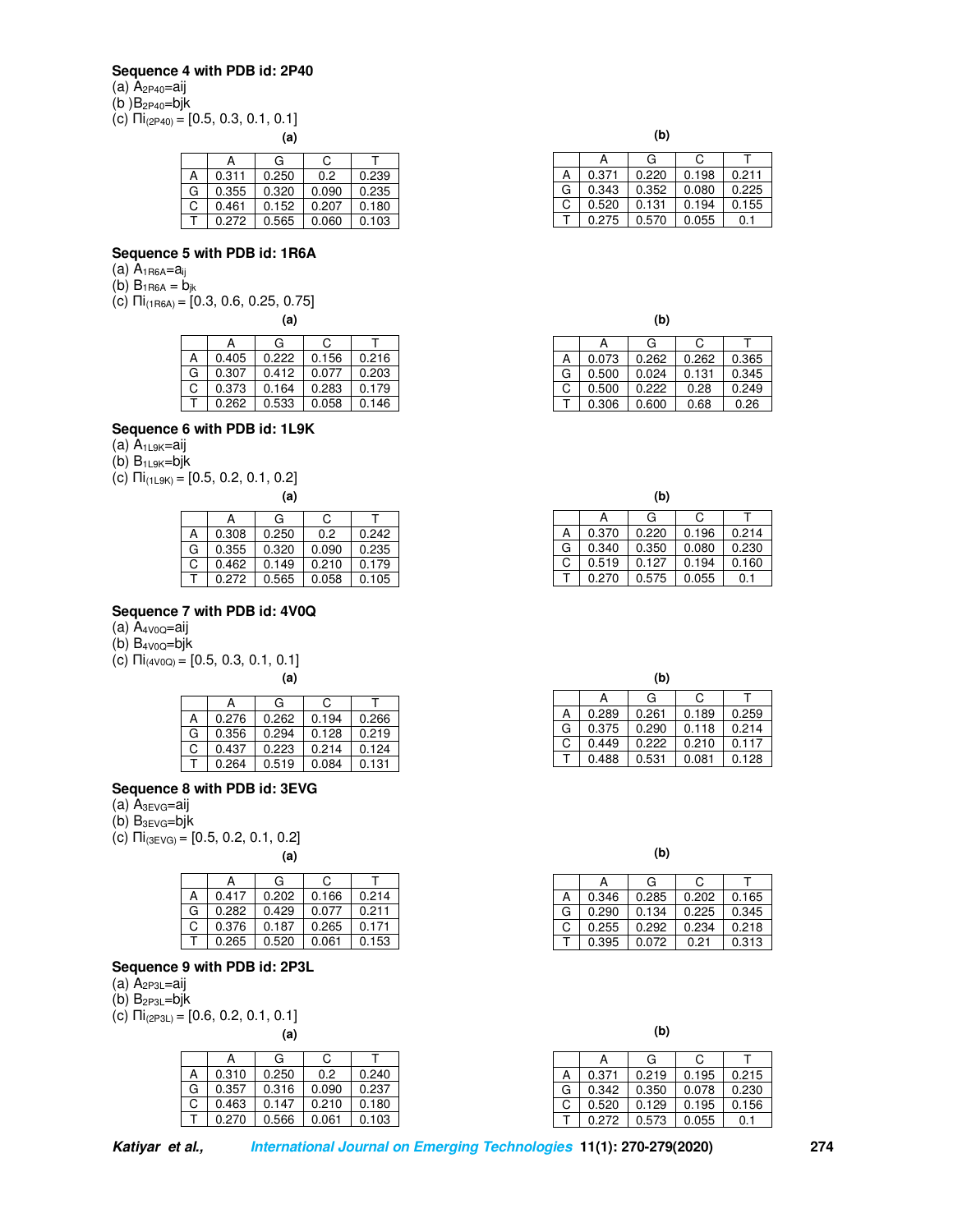#### **Sequence 10 with PDB id: 5EIF**

(a )A<sub>5EIF</sub>=aij

(b) B5EIF=bjk

(c)  $\Pi_{(5EIF)} = [0.3, 0.5, 0.1, 0.1]$ 

|   |       | G     | C     |       |
|---|-------|-------|-------|-------|
| А | 0.295 | 0.228 | 0.206 | 0.271 |
| G | 0.348 | 0.31  | 0.069 | 0.262 |
| C | 0.379 | 0.243 | 0.276 | 0.102 |
|   | 0.296 | 0.521 | 0.055 | 0.128 |

### **Sequence 11 with PDB id: 4R05**

- (a) A4R05=aij
- $(b)$  B<sub>4R05</sub>=bj $k$
- (c)  $\overline{\text{11}}_{(4\text{R05})}$  = [0.1, 0.6, 0.2, 0.1]

| (a) |       |       |       |       |  |  |
|-----|-------|-------|-------|-------|--|--|
|     |       | G     | С     |       |  |  |
| А   | 0.288 | 0.232 | 0.211 | 0.269 |  |  |
| G   | 0.348 | 0.334 | 0.077 | 0.241 |  |  |
| C   | 0.372 | 0.240 | 0.275 | 0.113 |  |  |
|     | 0.291 | 0.529 | 0.057 | 0.123 |  |  |

### **Sequence 12 with PDB id: 3MTE**

- (a)  $A_{3MTE}$ =aij
- $(b)$   $B_{3MTE} = bjk$
- (c)  $\Pi$ <sub>(3MTE)</sub> = [0.5, 0.3, 0.25, 0.75]

| (a)          |       |       |       |       |  |  |
|--------------|-------|-------|-------|-------|--|--|
|              | А     | G     | C     |       |  |  |
| A            | 0.330 | 0.237 | 0.116 | 0.315 |  |  |
| G            | 0.417 | 0.208 | 0.164 | 0.208 |  |  |
| C            | 0.365 | 0.268 | 0.170 | 0.195 |  |  |
| $\mathsf{T}$ | 0.372 | 0.344 | 0.045 | 0.237 |  |  |

## **Sequence 13 with PDB id: 2P41**

- (a)  $A_{2P41} = a_{ij}$
- $(b)$  B<sub>2P41</sub>=bj $k$
- (c)  $\Pi_{(2P41)} = [0.5, 0.3, 0.1, 0.1]$

|   |       | G     | C     |       |
|---|-------|-------|-------|-------|
| А | 0.307 | 0.250 | 0.2   | 0.243 |
| G | 0.355 | 0.320 | 0.090 | 0.235 |
| С | 0.462 | 0.150 | 0.208 | 0.180 |
|   | በ 271 | 0.566 | 0.061 | 0.102 |

### **Sequence 14 with PDB id: 5E9Q**

- (a) A5E9Q=aij
- (b)  $B_{5E9Q} = bjk$
- (c)  $\overline{\Pi}$ <sub>(5E9Q)</sub> = [0.2, 0.6, 0.1, 0.1]<br>(a)

|   |       | G     | C.    |       |
|---|-------|-------|-------|-------|
|   | 0.295 | 0.226 | 0.207 | 0.272 |
| G | 0.340 | 0.342 | 0.063 | 0.255 |
| C | 0.379 | 0.241 | 0.276 | 0.104 |
|   | 0.296 | 0.523 | 0.056 | 0.125 |

#### **Sequence 15 with PDB id:3P8Z**

- (a)  $A_{3P8Z}=a_{1}i$
- $(b)$  B<sub>3P8Z</sub>=bj $k$

 $(c)$ Πi<sub>(3P8Z)</sub> = [0.1, 0.5, 0.3, 0.1]

|   | А     | G     | C     |       |
|---|-------|-------|-------|-------|
| А | 0.291 | 0.230 | 0.211 | 0.268 |
| G | 0.345 | 0.334 | 0.080 | 0.241 |
| C | 0.373 | 0.241 | 0.275 | 0.111 |
|   | 0.292 | 0.528 | 0.055 | 0.125 |
|   |       |       |       |       |

| (a) | (b) |  |
|-----|-----|--|
|     |     |  |

|   | А     | G     | C     |       |
|---|-------|-------|-------|-------|
| А | 0.305 | 0.24  | 0.195 | 0.26  |
| G | 0.370 | 0.335 | 0.058 | 0.237 |
| C | 0.391 | 0.238 | 0.272 | 0.099 |
|   | 0.288 | 0.531 | 0.054 | 0.127 |

| (a) |       |       |   |       | (b)   |       |  |
|-----|-------|-------|---|-------|-------|-------|--|
|     |       |       |   |       | G     | С     |  |
| 32  | 0.211 | 0.269 | А | 0.300 | 0.245 | 0.198 |  |
| 34  | 0.077 | 0.241 | G | 0.342 | 0.357 | 0.069 |  |
| 40  | 0.275 | 113   | ◡ | 0.382 | 0.234 | 0.295 |  |
| 29  | 0.057 | 0.123 |   | 0.285 | 0.535 | 0.054 |  |

| (a) |       |       |        |       | (b)   |       |
|-----|-------|-------|--------|-------|-------|-------|
|     |       |       |        |       | G     | С     |
| 37  | 0.116 | 0.315 | Α      | 0.339 | 0.248 |       |
| 98  | 0.164 | 0.208 | G      | 0.414 | 0.212 |       |
| 68  | 0.170 | 0.195 | ⌒<br>◡ | 0.348 | 0.302 | 0.162 |
| 44  | 0.045 | 0.237 |        | 0.378 | 0.329 | 0.043 |

| (a) |       |       |        |       | (b)   |       |       |
|-----|-------|-------|--------|-------|-------|-------|-------|
|     |       |       |        | A     | G     |       |       |
| 50  | 0.2   | 0.243 | Α      | 0.368 | 0.222 | 0.196 | 0.212 |
| 20  | 0.090 | 0.235 | G      | 0.340 | 0.352 | 0.079 | 0.227 |
| 50  | 0.208 | 0.180 | ⌒<br>U | 0.519 | 0.129 | 0.194 | 0.157 |
| 66  | 0.061 | 0.102 |        | 0.272 | 0.572 | 0.054 | 0.1   |

| . .<br>(a) |  |  |  | (b) |  |
|------------|--|--|--|-----|--|
|            |  |  |  |     |  |

|   |       | G     | С     |       |
|---|-------|-------|-------|-------|
| А | 0.311 | 0.24  | 0.199 | 0.25  |
| G | 0.373 | 0.330 | 0.057 | 0.237 |
| C | 0.386 | 0.226 | 0.267 | 0.096 |
|   | 0.285 | 0.533 | 0.053 | 0.127 |

 **(a) (b)** 

|   |       | G     | C     |       |
|---|-------|-------|-------|-------|
| А | 0.303 | 0.245 | 0.196 | 0.256 |
| G | 0.340 | 0.359 | 0.069 | 0.232 |
| C | 0.391 | 0.237 | 0.289 | 0.083 |
|   | 0.283 | 0.537 | 0.054 | 0.126 |
|   |       |       |       |       |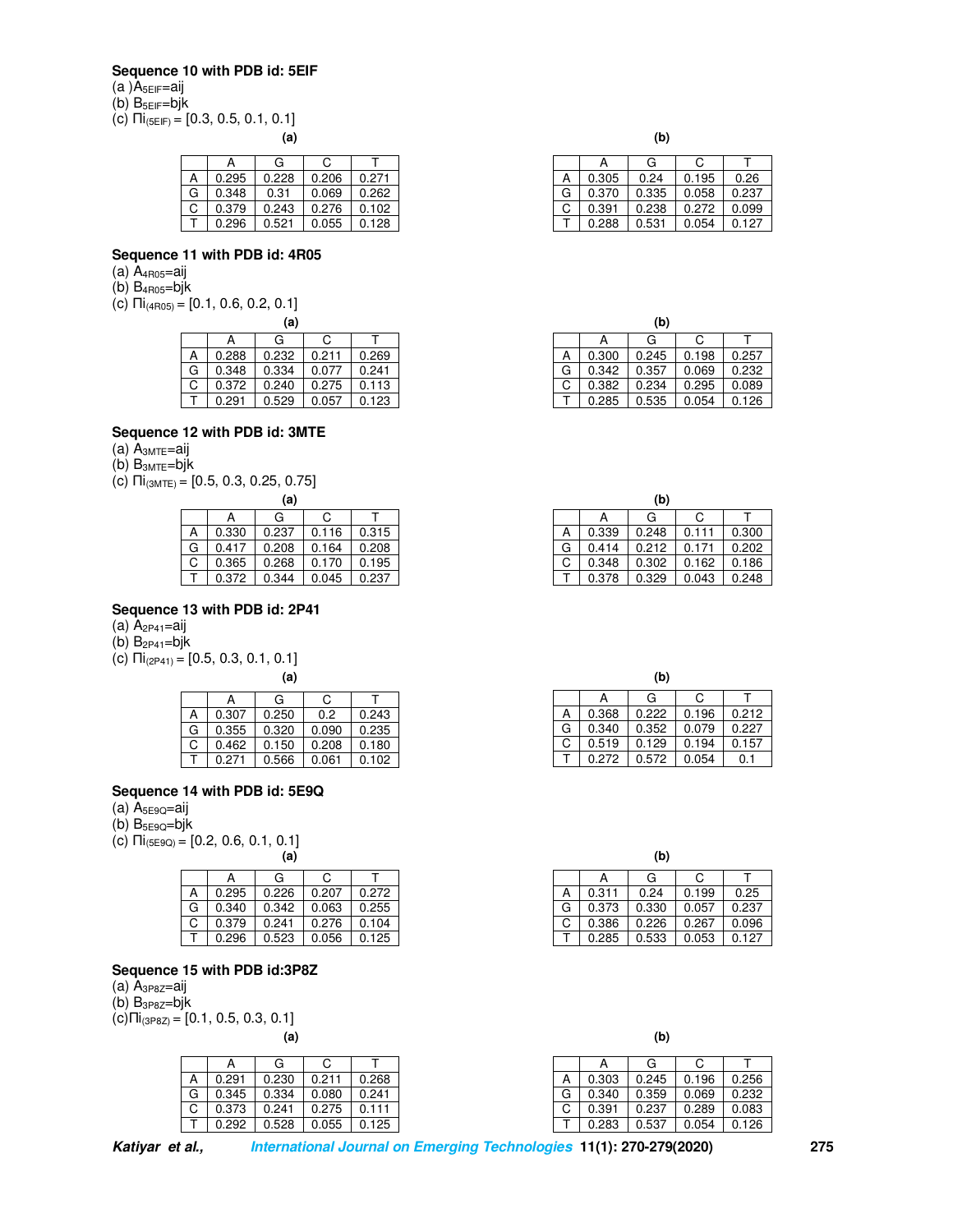#### **Sequence 16 with PDB id: 5EC8**

(a) A<sub>5EC8</sub>=aij

(b ) $B_{5EC8}$ =bjk

(c)  $\overline{\Pi}_{(5ECB)} = [0.2, 0.5, 0.2, 0.1]$ 

**(a) (b)** 

|   |       | G     | C     |       |
|---|-------|-------|-------|-------|
| А | 0.296 | 0.225 | 0.206 | 0.273 |
| G | 0.343 | 0.340 | 0.067 | 0.250 |
| C | 0.380 | 0.242 | 0.275 | 0.103 |
|   | 0.294 | 0.520 | 0.058 | 0.128 |

#### **Sequence 17 with PDB id: 5EKX**

(a) A5EKX=aij

 $(b)$  B<sub>5EKX</sub>=bj $k$ 

(c)  $\Pi$ <sub>(5EKX)</sub> = [0.5, 0.2, 0.2, 0.1]

|   | А     | G     | C     |       |
|---|-------|-------|-------|-------|
| А | 0.290 | 0.236 | 0.209 | 0.263 |
| G | 0.356 | 0.315 | 0.082 | 0.246 |
| C | 0.378 | 0.257 | 0.272 | 0.090 |
|   | 0.306 | 0.519 | 0.054 | 0.120 |
|   |       |       |       |       |

## **Sequence 18 with PDB id: 3P97**

 $(a)$   $A_{3P97}=aij$ 

- (b)  $B_{3P97} = bjk$
- (c)  $\prod_{(3P97)}$  = [0.1, 0.6, 0.2, 0.1]

| w., |       |       |       |       |  |  |
|-----|-------|-------|-------|-------|--|--|
|     | А     | G     | C     |       |  |  |
|     | 0.291 | 0.230 | 0.211 | 0.268 |  |  |
| G   | 0.347 | 0.333 | 0.078 | 0.241 |  |  |
| C   | 0.370 | 0.241 | 0.274 | 0.112 |  |  |
|     | 0.292 | 0.528 | 0.057 | 0.123 |  |  |

#### **Sequence 19 with PDB id: 5CUQ**

- $(A)$  A<sub>5CUQ</sub>=aij
- $(b)$  B<sub>5CUQ</sub>=bjk

(c)  $\Pi_{(5CUQ)} = [0.2, 0.6, 0.1, 0.1]$ 

|   | А     | G     | C     |       |
|---|-------|-------|-------|-------|
| А | 0.289 | 0.231 | 0.210 | 0.270 |
| G | 0.345 | 0.332 | 0.080 | 0.243 |
| C | 0.372 | 0.242 | 0.274 | 0.112 |
|   | 0.293 | 0.528 | 0.055 | 0.124 |

## **Sequence 20 with PDB id: 3MQ2**

- (a)  $A_{3MQ2}$ =aij
- $(b)$  B<sub>3MQ2</sub>=bj $k$
- (c)  $\prod_{(3MQ2)}$  = [0.3, 0.2, 0.1, 0.4]

|   | А     | G     | C     |       |  |  |
|---|-------|-------|-------|-------|--|--|
| А | 0.194 | 0.337 | 0.207 | 0.259 |  |  |
| G | 0.284 | 0.261 | 0.223 | 0.230 |  |  |
| C | 0.237 | 0.388 | 0.244 | 0.129 |  |  |
|   | 0.112 | 0.605 | 0.112 | 0.169 |  |  |

| 0.192 | А      |
|-------|--------|
| 0.275 | G      |
| 0.224 | ⌒<br>U |
| 0.106 |        |

Using HMM parameters ( $\lambda$  = A, B,  $\pi$ ) and applying forward algorithm computational method. Computational results are showing in Fig. 4.

|   |       | G     | C     |       |
|---|-------|-------|-------|-------|
| А | 0.305 | 0.24  | 0.195 | 0.26  |
| G | 0.375 | 0.330 | 0.057 | 0.238 |
| С | 0.396 | 0.232 | 0.273 | 0.099 |
|   | 0.288 | 0.530 | 0.055 | 0.127 |

| (a) |       |       |                 |       | (b)   |       |       |
|-----|-------|-------|-----------------|-------|-------|-------|-------|
|     |       |       |                 |       | G     |       |       |
| 36  | 0.209 | 0.263 | n               | 0.303 | 0.245 | 0.199 | 0.253 |
| 15  | 0.082 | 0.246 | G               | 0.350 | 0.335 | 0.075 | 0.240 |
| 57  | 0.272 | 0.090 | $\sqrt{2}$<br>U | 0.388 | 0.240 | 0.287 | 0.085 |
| 19  | 0.054 | 0.120 |                 | 0.298 | 0.528 | 0.051 | 0.123 |

| (a)          |       |       |        |       | (b)   |       |       |
|--------------|-------|-------|--------|-------|-------|-------|-------|
|              |       |       |        |       | G     |       |       |
|              | 0.211 | 0.268 | A      | 0.300 | 0.245 | 0.198 |       |
| 0.078        |       | 0.241 | G      | 0.340 | 0.357 | 0.079 | 0.233 |
| 0.274        |       | 112   | ⌒<br>ັ | 0.380 | 0.230 | 0.292 | 0.098 |
| 123<br>0.057 |       |       |        | 0.285 | 0.535 | 0.054 | 0.126 |

| Α     |   | 0.270 |
|-------|---|-------|
| G     |   | 0.243 |
| 0.378 | С | .112  |
| 0.286 |   | 0.124 |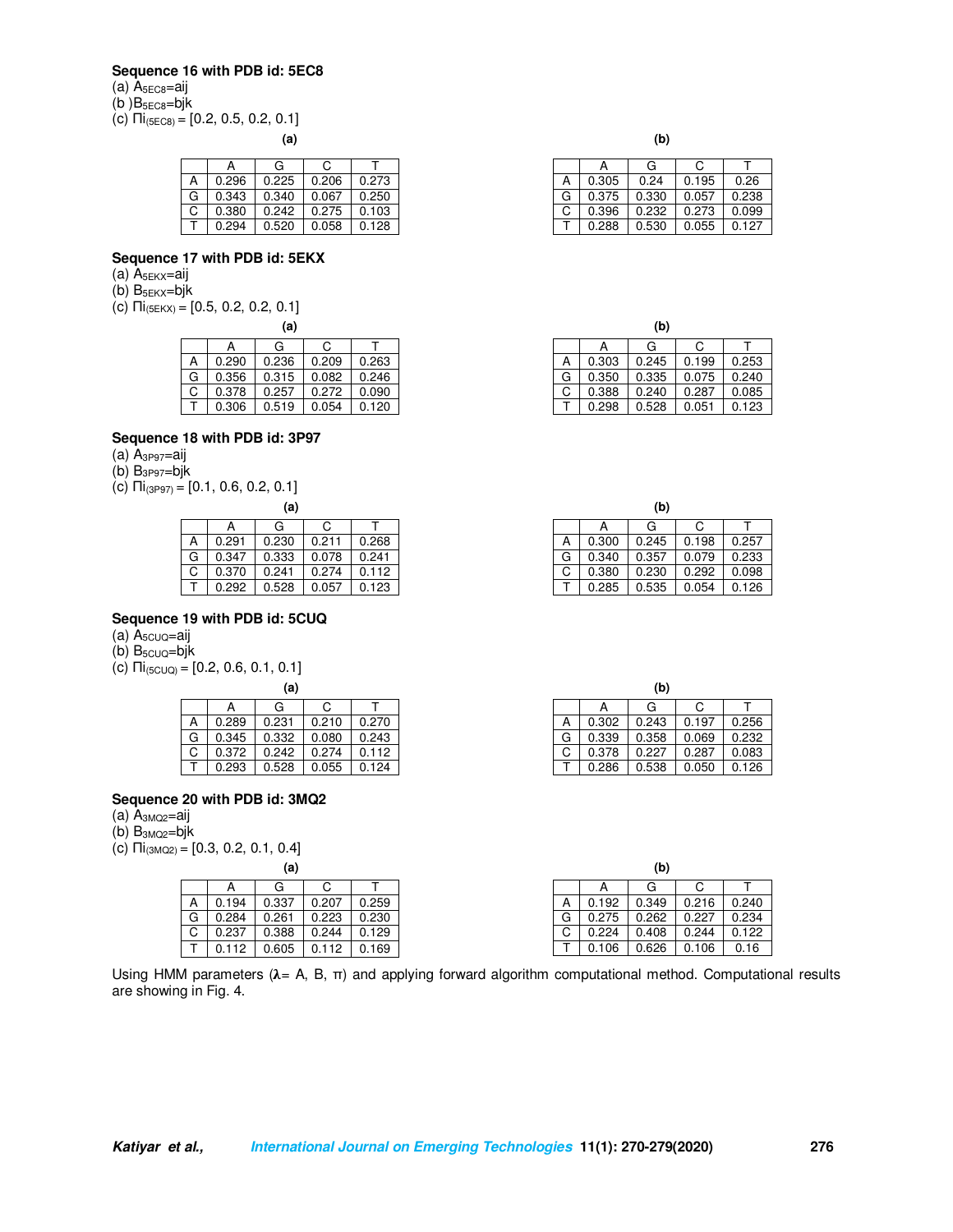

**Fig. 4.** Output of all possible confirmations of  $P(O|\lambda)$ .

In above, Fig. 4 showing the computational result via forward algorithm. Using HMM parameters we simplify the estimated value of observation sequence. In back of this figure we write the forward algorithm code to get the accurate result of observation sequence of  $P(O | \lambda)$ .

Here, we are showing this Table 3 how to get that result. PDB code is denoting the protein sequence code (accession code) resolution power is showed the crystallization structure of protein and last column is value of  $P(O | \lambda)$  of each protein (gene) sequence.

| Table 3: Comparative table of resolution power and computational result of $P(O   \lambda)$ using HMM forward. |
|----------------------------------------------------------------------------------------------------------------|
| algorithm.                                                                                                     |

| S.No. | PDB code          | <b>Resolution Power</b> | Estimated Value of $P(O \lambda)$  |
|-------|-------------------|-------------------------|------------------------------------|
| 1.    | 3MTE              | 1.80Å                   | 9.12571297574780e-211              |
| 2.    | 3MQ <sub>2</sub>  | 1.69Å                   | 2.070484515632 e-213               |
| 3.    | 5CUQ              | 1.74 Å                  | 3.168163846644452e-258             |
| 4.    | 5E9Q              | 1.79 Å                  | 9.97682150936174e-259              |
| 5.    | 4R05              | 2.00Å                   | 8.05668799576945e-269              |
| 6.    | 3P97              | 1.74Å                   | 8.084576150979e-279                |
| 7.    | 3P8Z              | 1.79 Å                  | 68.92936623203153e <sup>-279</sup> |
| 8.    | 5EIF              | 2.00Å                   | 4.663302228006e-278                |
| 9.    | 3EVG              | 2.20 Å                  | 3.435601382845763e-281             |
| 10.   | 5EC8              | 1.76Å                   | 3.84478566459856e-281              |
| 11.   | 5EKX              | 1.76Å                   | 7.372982666530e-281                |
| 12.   | 1R6A              | 2.60Å                   | 6.854042143922399e-300             |
| 13.   | 2P3O              | 2.76Å                   | 1.9618432129379416e-304            |
| 14.   | 2P3Q              | 2.75Å                   | 1.882298836123327e-304             |
| 15.   | 2P40              | 2.70Å                   | 1.9618432129379416e-304            |
| 16.   | 1L9K              | 2.40Å                   | 1.9618432129379416e-304            |
| 17.   | 2P3L              | 2.20Å                   | 1.9618432129379416e-304            |
| 18.   | 2P41              | 1.80Å                   | 1.9618432129379416e-304            |
| 19.   | 4V0Q              | 2.30Å                   | 6.474723842632e-311                |
| 20.   | 2P <sub>1</sub> D | 2.90Å                   | $5.29e^{-321}$                     |

As shown in Table 3 compare the value of  $P(O | \lambda)$  using the computational method of forward algorithm. In other word we can say that resolution power of protein sequence in terms of non-decreasing value of  $P(O | \lambda)$ and found that highest probability also contains the average resolution power. Here using the  $P(O | \lambda)$  is probability of observation sequence and Fig. 5 presenting the graph of global maximum value of P(O| ) probability of observation sequence in nondescending order.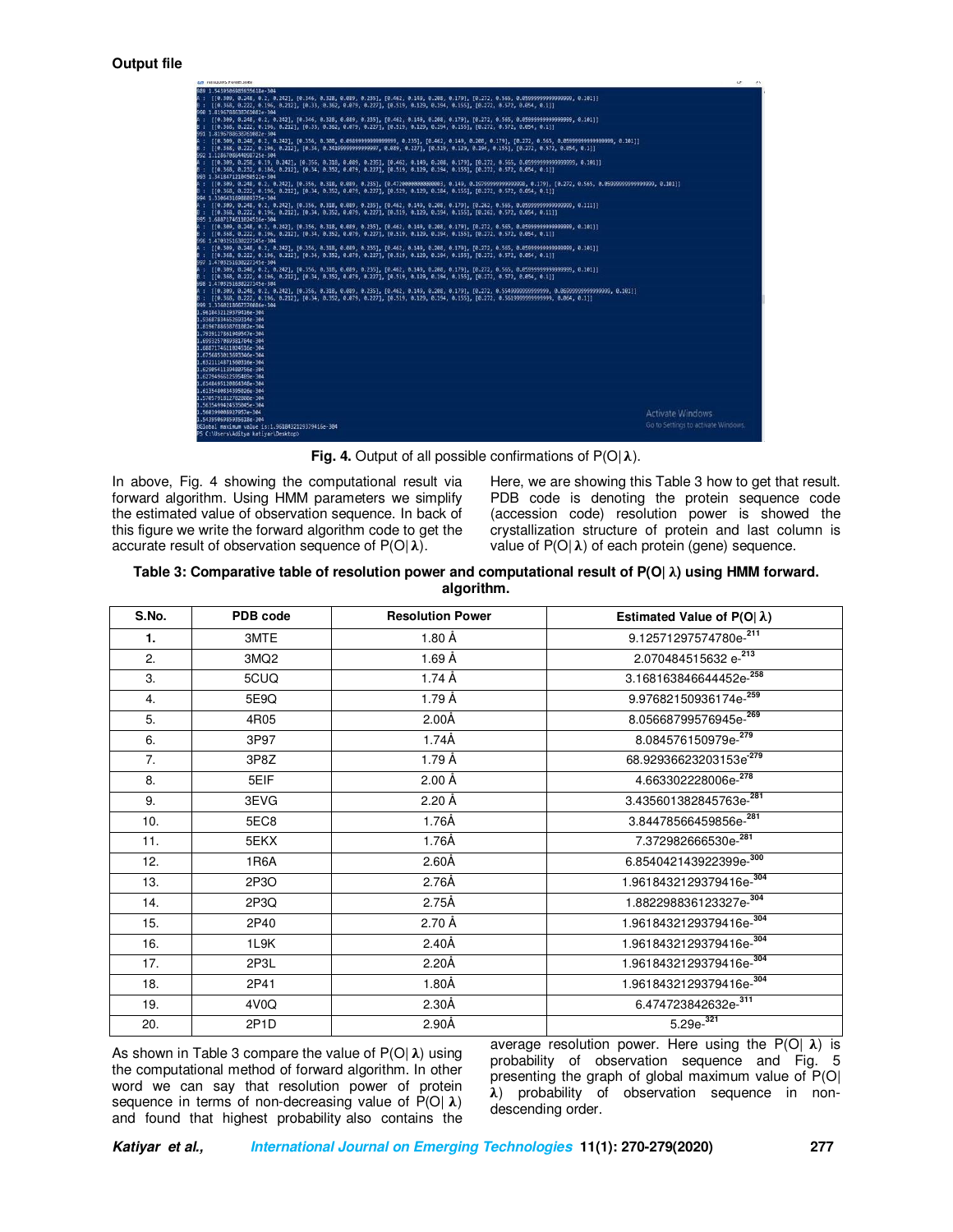

**Fig. 5.** Showing the graph of  $P(O|\lambda)$  value with the iteration (itr) of observation sequence.

In above graph, we shown the estimated value of observation sequence  $P(O \mid \lambda)$  using the HMM parameters. In x-axis we take the 1-20 gene sequence and y-axis showing maximum value of P(O| $\lambda$ ). The estimated global maximum value using the HMM parameters is lie between (8.00-9.00) value is 8.93e $^{211}$ and lowest value lie between (1.00-2.00) value 1.15e<sup>-321</sup> where E is the exponential value.

NS5 protein has played an important role in the dengue virus replication [12]. Information about the NS5 protein is important for drug design and development and also for effects of mutations on the NS5. Comparison and classification of protein structure are essential to understand protein function. Due to the problem in computational capabilities and the increasing amount of data structures, it is not possible to compare all the existing structures using standard methods. Researchers have found that NS5 MTase is one of the most important proteins of dengue virus replication. Based on the result of function prediction, NS5 proved to be one of the most important parts of dengue virus replication. Some researchers have used NS5 MTase for dengue drugs [32-34]. In mutations of protein structure can cause changes in the secondary and tertiary structure of proteins. Changes in the secondary and tertiary structures affect the protein function and folding. The change of secondary and tertiary structure can affect the molecular docking simulation during drug design process [35]. The present study and recent works are based on this MTase protein and finding the parameters of HMM. Then using the forward algorithm to find the value of  $P(O | \lambda)$  of each DNA sequence of NS5 MTase protein of dengue virus. In previous work we have taken the same protein of dengue virus to find the novel drug molecules as anti-dengue compounds using *in-silico* protein-lig and molecular docking method [36]. In this study we have done the analysis for DNA sequence of NS5 Methyltransferase protein with the help of computational methods.

## **IV. CONCLUSION**

In this work, we used Hidden Markov Model for analysis of DNA sequence of NS5 Methyltransferase protein of dengue virus. The Hidden Markov Model approach plays a major role in the bioinformatics field as well as in the prediction theory of many mathematical and engineering methods. Using forward algorithm HMM approach, the Table 3 showing the highest value of P(O|  $\lambda$ ). Conclusion of this method we say that estimated value of observation sequence is depends upon the average value of A, G, C and T characters of gene sequence. On the basis of DNA base pairs we draw the  $a_{ii}$ ,  $b_i(k)$   $\pi_i$  matrix and conclude the highest global maxima value of  $P(O | \lambda)$ . Analyze the Fig. 5 showing the possible confirmations of each gene sequence. Novelty of this work, we perform in-silico work using HMM a computational method to find the best gene sequence of (accession code) of NS5 MTase of dengue virus. HMM technique much not used in this type of research work and this method usage to solve the problem of large data sets of proteins, genes and also used the whole genome of any organism.

# **V. FUTURE SCOPE**

In a further study, we will apply other approaches like Genetic Algorithm (GA), Artificial Neural Network (ANN) and etc. The result of HMM and other machine learning approaches succeed then researchers will be used for further research and study of NS5 Methyltransferase protein of dengue virus for drug discovery.

## **ACKNOWLEDGEMENTS**

This work is a part of Ph.D. research work.

**Conflicts of Interest.** The authors declare no conflicts of interest.

## **REFERENCES**

[1]. Rodenhuis-Zybert, I. A., Wilschut, J., & Smit, J. M. (2010). Dengue virus life cycle: viral and host factors modulating infectivity. *Cellular and molecular life sciences*, *67*(16), 2773- 2786.

[2]. Normile, D (2013). Tropical medicine. Surprising new dengue virus throws a spanner in disease control efforts. *Science*, *342* (6157), 342-415.

[3]. Dwivedi, V. D., Tripathi, I. P., Tripathi, R. C., Bharadwaj, S., & Mishra, S. K. (2017). Genomics, proteomics and evolution of dengue virus. *Briefings in functional genomics*, *16*(4), 217-227. [4]. Bhatt, S., Gething, P. W., Brady, O. J., Messina, J. P.,

Farlow, A. W., Moyes, C. L. & Myers, M. F. (2013). The global distribution and burden of dengue. *Nature*, *496*(7446), 504-507.